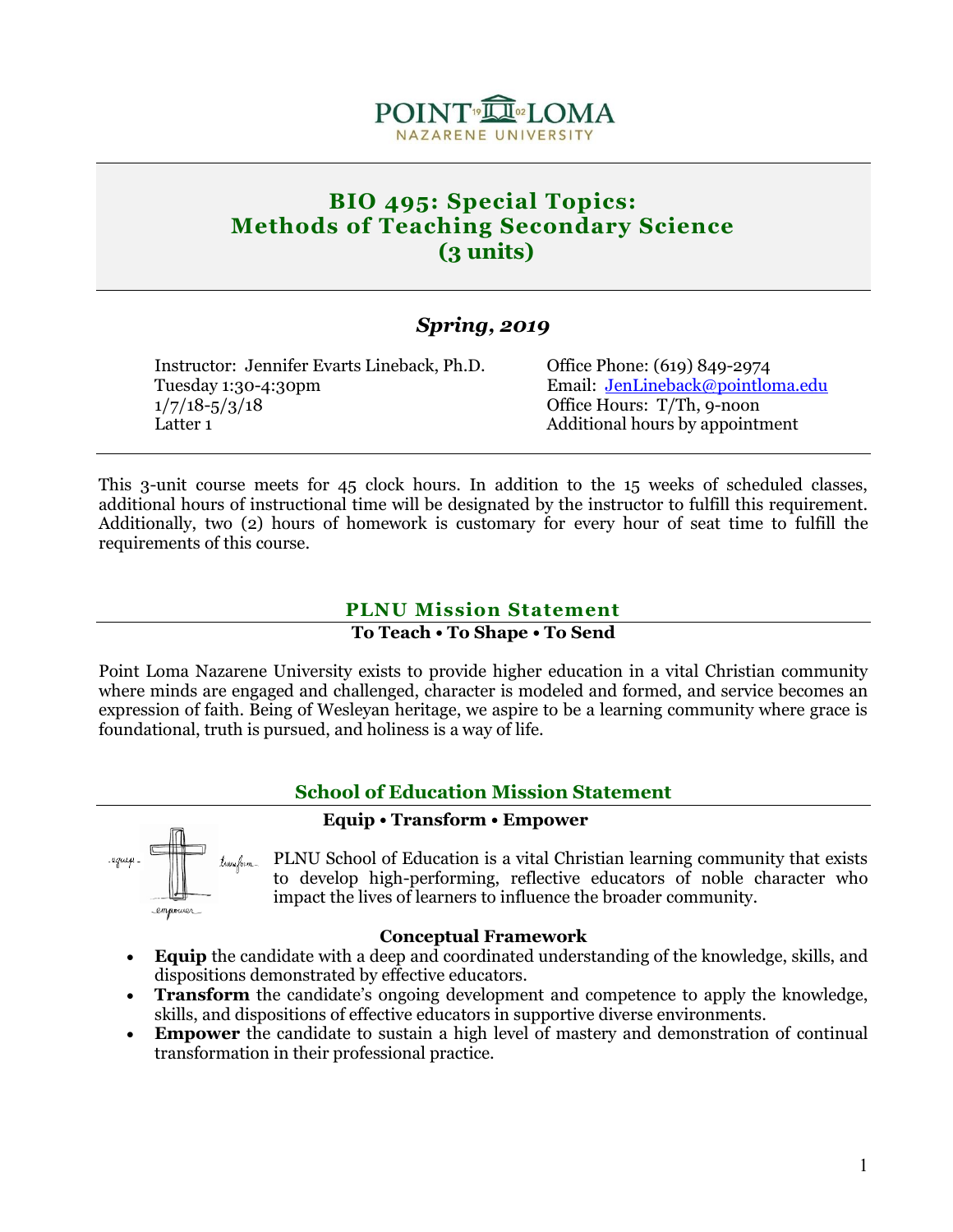## **Course Description**

This methodology course is designed to prepare students to teach secondary-level (Grades 7- 12) and college-level science. This course includes lesson planning, intentional practice of classroom management, micro-teaching, classroom observation, group and self-evaluation, active and equitable participation for culturally, ethnically, linguistically, and academically diverse learners, and formative assessment to differentiate instruction for all learners. Topics include the following: pedagogical content knowledge, curriculum selection and design, methods and modalities of science teaching, assessment, classroom application of various forms of technology, safe laboratory management and operation, integration of language arts and mathematics in the science curriculum, and professional organizations. Instruction is aligned to the NGSS (7-12) and the English Language Development Standards, and relevance to college course teaching is incorporated. Modifications for diverse learners and learners with exceptionalities are researched. Equivalent to EDU434 (undergraduate level) or EDU624 (graduate level). PLNU students who complete this course are exempt from taking EDU 434 or EDU 624 for their preliminary single subject credential. [NOTE: Future Course Number: **BIO 463**]

|                | Candidate Learning Outcome (CLO)                                                                                                                                                                       | <b>TPE</b>                                                   | Activities/Assignment                                                                                                                                                        |
|----------------|--------------------------------------------------------------------------------------------------------------------------------------------------------------------------------------------------------|--------------------------------------------------------------|------------------------------------------------------------------------------------------------------------------------------------------------------------------------------|
| $\mathbf{1}$   | Designs instruction using state-adopted<br>content standards and applicable ELD<br>Standards for maximum student                                                                                       | <b>Subject Specific</b><br>Pedagogical Skills for<br>Science | Lesson Plan Assignment<br>$\bullet$<br>o Plan, Presentation, Reflection<br>Written Assignment #12<br>$\bullet$                                                               |
|                | achievement.                                                                                                                                                                                           |                                                              |                                                                                                                                                                              |
| $\overline{2}$ | Analyzes instruction to promote a<br>balance among science information,<br>concepts, and engineering principles as<br>outlined in the NGSS.                                                            | Subject Specific<br>Pedagogical Skills for<br>Science        | [Observed] Lesson ASET and Analysis<br>$\bullet$<br>Lesson Comparison Assignment<br>$\bullet$<br>In-class Analysis of LPs<br>$\bullet$<br>"Good" Activity Posts<br>$\bullet$ |
| $\overline{3}$ | Designs instruction that serves to<br>illustrate science concepts, principles,<br>scientific investigation, and<br>experimentation.                                                                    | Subject Specific<br>Pedagogical Skills for<br>Science        | Lesson Plan Assignment<br>$\bullet$<br>o Plan, Presentation, Reflection<br>Unit Sequence<br>$\bullet$                                                                        |
| 4              | Understands the nature of science, the<br>integration of engineering design, and<br>the connections between society,<br>technology and the environment.                                                | Subject Specific<br>Pedagogical Skills for<br>Science        | $\bullet$<br><b>NGSS Scavenger Hunt</b><br>Lesson Plan Assignment<br>$\bullet$<br>o Plan, Presentation, Reflection<br><b>SLC Reflections</b><br>$\bullet$                    |
| 5              | Designs instruction that focuses on<br>mathematical concepts, including the<br>importance of accuracy, precision, and<br>estimation, and the uses and limitations<br>of media and technology as tools. | <b>Subject Specific</b><br>Pedagogical Skills for<br>Science | Paper Towel In-Class Activity<br>$\bullet$<br>Written Assignment #2<br>$\bullet$<br>Lesson Plan Assignment<br>$\bullet$<br>Plan, Presentation, Reflection<br>$\circ$         |
| 6              | Examines methods that encourage<br>students to pursue science interests,<br>especially students from groups<br>underrepresented in science careers.                                                    | Subject Specific<br>Pedagogical Skills for<br>Science        | [Observed] Lesson ASET and Analysis<br>$\bullet$<br>Written Assignment #11<br>$\bullet$                                                                                      |
| $\overline{7}$ | Understands the practices that provide<br>ethical care when live animals are<br>present in the classroom.                                                                                              | Subject Specific<br>Pedagogical Skills for<br>Science        | Safety Handbook In-class Discussion<br>$\bullet$<br>Science Safety Plan<br>$\bullet$                                                                                         |
| 8              | Designs instruction that engages<br>students in discourse that fosters<br>evidence-based explanations and<br>arguments in speaking and writing.                                                        | Subject Specific<br>Pedagogical Skills for<br>Science        | Written Assignment #2<br>$\bullet$<br>Written Assignment #3<br>$\bullet$<br>Lesson Plan Assignment<br>$\bullet$<br>o Plan, Presentation, Reflection                          |
| 9              | Designs science instruction that supports<br>students in reading increasingly complex<br>texts.                                                                                                        | Subject Specific<br>Pedagogical Skills for<br>Science        | Written Assignment #12<br>$\bullet$<br>Lesson Plan Assignment<br>$\bullet$<br>Plan, Presentation, Reflection<br>$\circ$                                                      |

## **Candidate Learning Outcomes**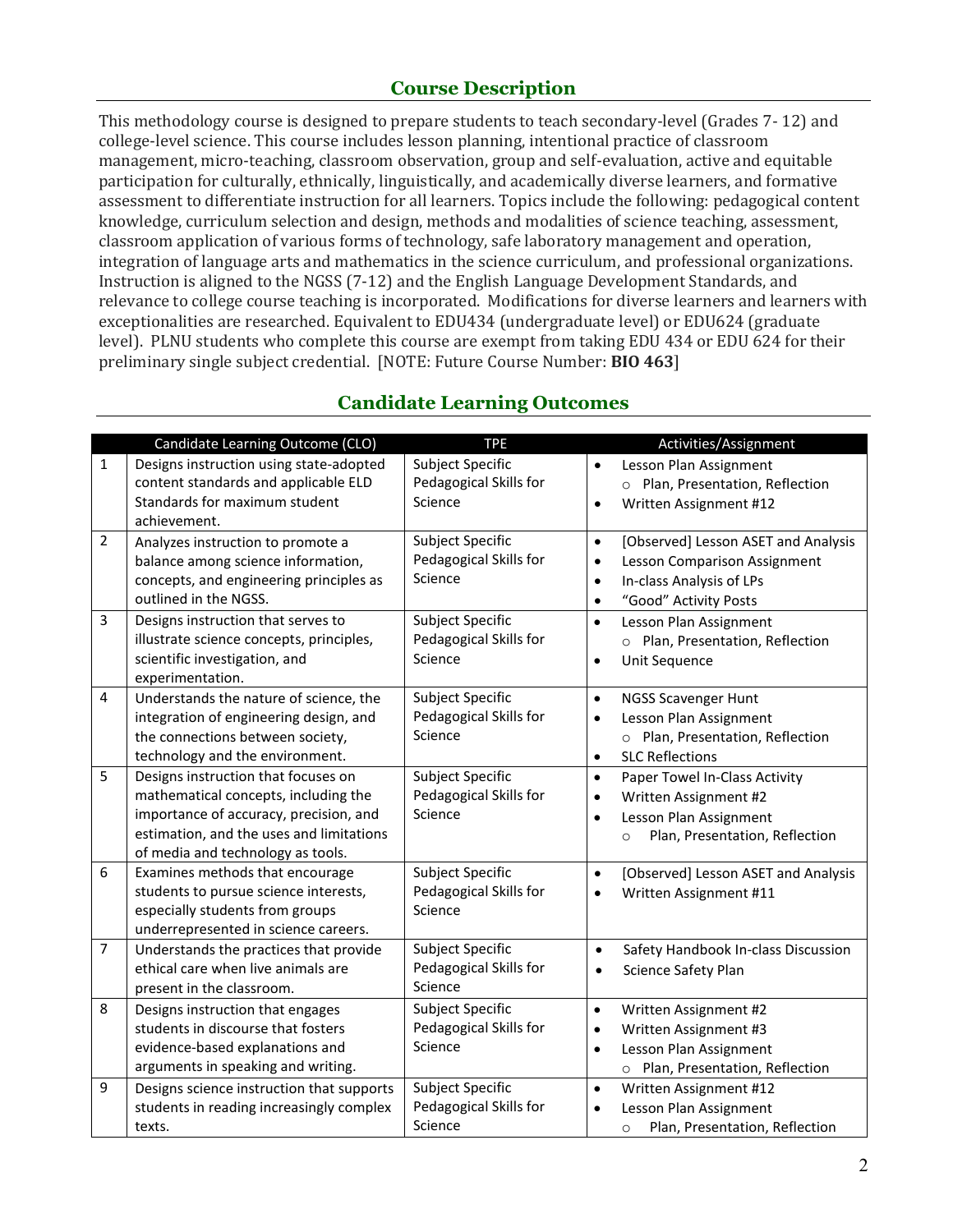| 10 | Understands how to lead students<br>during investigations and experiments,<br>teaching them multiple ways to record,<br>scientific data, including the use of<br>mathematical symbols. Establishes safe<br>practices and procedures for safe use<br>and care of equipment and materials. | Subject Specific<br>Pedagogical Skills for<br>Science | Paper Towel In-Class Activity<br>"Talking Science" Activity<br>Safety Handbook In-class Discussion |
|----|------------------------------------------------------------------------------------------------------------------------------------------------------------------------------------------------------------------------------------------------------------------------------------------|-------------------------------------------------------|----------------------------------------------------------------------------------------------------|
| 11 | Develops a plan to promotes safe<br>practices and procedures for safe use<br>and care of equipment and materials in<br>the science classroom.                                                                                                                                            | Subject Specific<br>Pedagogical Skills for<br>Science | Safety Handbook In-class Discussion<br>Science Safety Plan                                         |

## **COURSE TEXTS**

Windschitl, M., Thompson, J., & Braaten, M. (2018). *Ambitious Science Teaching*. Cambridge, Massachusetts: Harvard Education Press. 304pp. ISBN: 978-1-68253-162-4

## **Course Expectations**

#### **Incomplete and Late Assignments**

All assignments are to be submitted/turned in when they are due—including assignments posted in Canvas. Late assignments will have point deductions.

#### **Incomplete Grades**

All work is due by the last day of the quad. Grades will be calculated accordingly. A grade of incomplete is given for work which has been partially completed in a satisfactory manner, but which, for valid reasons such as illness or death in the family, is not finished. (Instructor must be notified and an action plan for completion is developed.) The grade of incomplete must be made up by the end of the next regular semester. Until the work is completed, a grade of Incomplete is considered an F in determining the student's grade point average and eligibility for financial assistance.

#### **Final Exam Policy**

Successful completion courses with final exam/signature assessments requires taking the final examination on its scheduled day. No requests for early examinations or alternative days will be approved.

#### **Method of Evaluation**

Assignments in this class are assigned a point value. Point values are shown on the assignment chart.

At the end of the semester, a letter grade for the course will be based on the following scale:

| $\mathbf{L}$ | $A^-$ | $\mathbf{R}_{\perp}$ | Р                        | D<br>D. |     |             |       |     |              |
|--------------|-------|----------------------|--------------------------|---------|-----|-------------|-------|-----|--------------|
| 93-          | $90-$ | 87                   | $\Omega_{\Omega}$<br>ბკ- | 80-     | 76- | $73-$<br>ັບ | $70-$ | 60- | <b>Below</b> |
| 100%         | 92%   | 89%                  | 86%                      | 82%     | 79% | 75%         | 72%   | 69% | 59%          |

#### **Course Evaluation**

Toward the end of this course, you will be receiving an email on your Point Loma account from IDEA asking you to log into the course evaluation system. This evaluation is totally confidential, and **it is crucial that ALL candidates complete the evaluation** so that the School of Education has the feedback needed to improve the course and the program in which you are enrolled.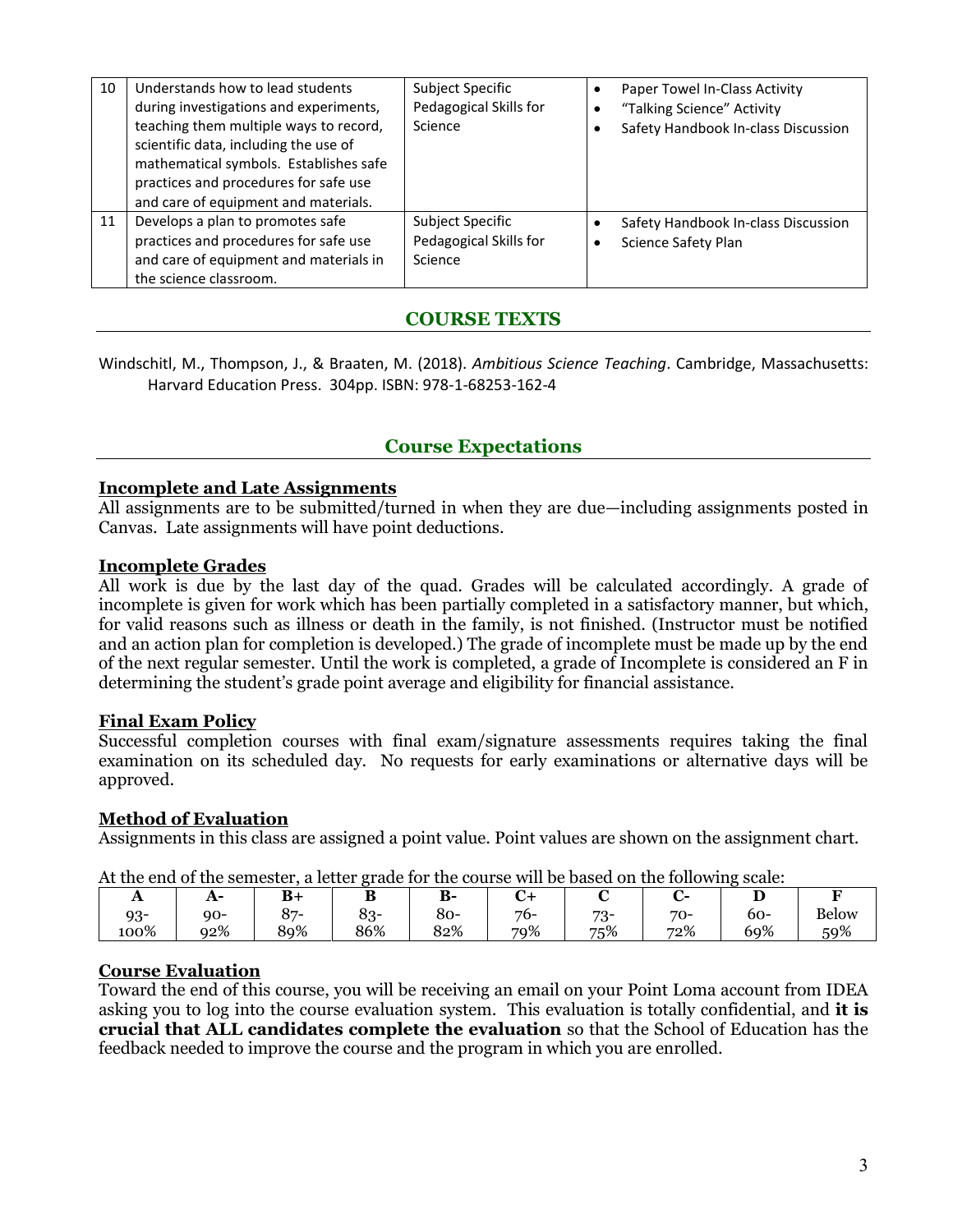### **COURSE CALENDAR:**

*The following suggested timeline shows the main themes, readings, topics, activities, and assignments that may be planned for each class session. The schedule is subject to modifications at the discretion of the professor to meet the needs of the class.* 

| Session/<br>Week: | Theme & Topics:                                                  | Reading(s):                                                                        | Assignment(s)<br>[due by next week]:                  |
|-------------------|------------------------------------------------------------------|------------------------------------------------------------------------------------|-------------------------------------------------------|
| 1/15              | How People Learn                                                 | • AST*: Ch. 1<br>· Llewellyn: Ch. 4                                                | 1. WA #1                                              |
| 1/22              | Argumentation in Science<br>Introduction to the NGSS             | • AST: Ch. 11<br>• Framework: Chapter 2<br>• Osmosis and Diffusion<br>Lab Activity | 1. WA #2                                              |
| 1/29              | "Taking" in Science                                              | • AST: Ch. 3 & 4                                                                   | 1. WA #3<br>2. NGSS - Scavenger Hunt                  |
| 2/5               | Assessments: Part I                                              | $\bullet$ Britton (2011)                                                           | 1. WA #4<br>2. Interview Assignment                   |
| 2/12              | What does it mean to DO science?<br>Lesson Planning (LP): Part I | $\bullet$ AST: Ch. 5<br>· Johnson & Luft (2001)                                    | 1. WA #5<br>2. Lesson Comparison Assignment           |
| 2/19              | Lesson Planning (LP): Part II                                    | $\bullet$ AST: Ch. 2                                                               | 1. WA #6<br>2. [Observed] Lesson ASET and<br>Analysis |
| 2/26              | Lesson Planning (LP): Part III                                   | $\bullet$ AST: Ch. 8                                                               | 1. WA #7<br>2. LP (with ASET) draft                   |
|                   |                                                                  | <b>Spring Break</b><br>March 4-8                                                   |                                                       |
| 3/12              | <b>Decision Making</b>                                           | • AST: 9 & 10                                                                      | 1. WA #8<br>2. Revised LP (and ASET)                  |
| 3/19              | Reading in Science<br><b>Unit Planning</b>                       | • AST: Ch. 12 portion                                                              | 1. WA #9<br>2. Unit Outline (group)                   |
| 3/26              | Assessments: Part II                                             | • AST: Ch. 6 & 7<br>• Science Safety Plan                                          | 1. WA #10<br>2. Science Safety Plan                   |
| 4/2               | Embracing all learners in a science<br>classroom                 | • To Be Determined                                                                 | 1. WA #11<br>2. PLAN SLC for next week                |
| 4/9               | Implementing technology in the classroom                         | • NONE                                                                             | 1. SLC reflection<br>2. "Good" activity posts         |
| 4/16              | Writing in Science<br><b>Lesson Plan Presentations</b>           | • Rockow, 2008                                                                     | 1. WA #12<br>2. LP Reflections (Rd 1)                 |
| 4/23              | Don't Lose the Biology!<br>Lesson Plan Presentations             | • Tang & Coffey 2008<br>• Ford, 2006                                               | 1. LP Reflections (Rd 2)                              |
|                   |                                                                  | <b>FINAL EXAM</b><br>Thursday, May 2, 1:30-4:30pm                                  |                                                       |

**\* ABT** = Windschitl, M., Thompson, J., & Braaten, M. (2018). *Ambitious Science Teaching*. Cambridge, Massachusetts: Harvard Education Press. 304pp. ISBN: 978-1-68253-162-4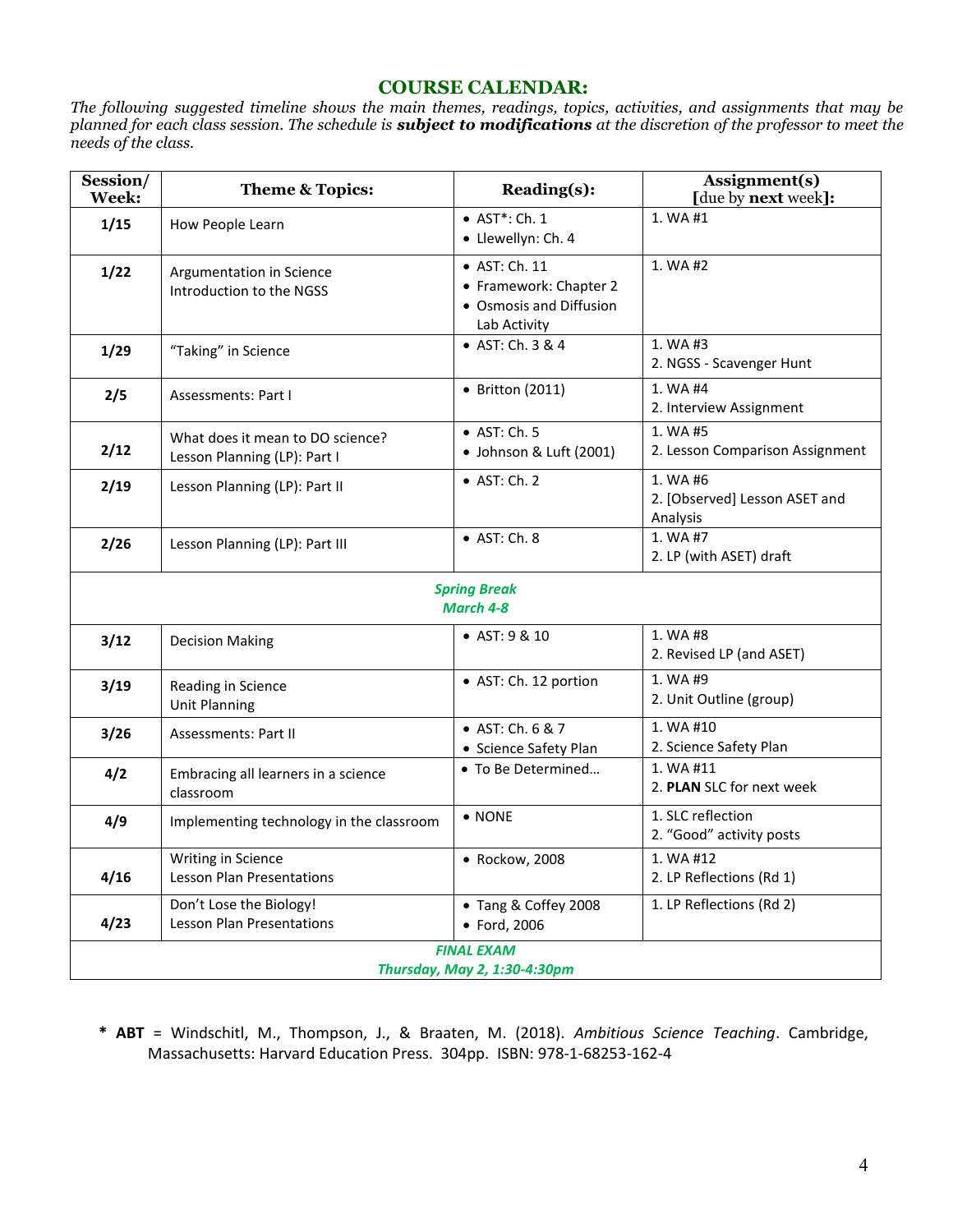### **PLNU ACADEMIC ACCOMMODATIONS POLICY**

While all students are expected to meet the minimum standards for completion of this course as established by the instructor, students with disabilities may require academic adjustments, modifications or auxiliary aids/services. At Point Loma Nazarene University (PLNU), these students are requested to register with the Disability Resource Center (DRC), located in the Bond Academic Center. (DRC@pointloma.edu or 619-849-2486). The DRC's policies and procedures for assisting such students in the development of an appropriate academic adjustment plan (AP) allows PLNU to comply with Section 504 of the Rehabilitation Act and the Americans with Disabilities Act. Section 504 (a) prohibits discrimination against students with special needs and guarantees all qualified students equal access to and benefits of PLNU programs and activities. After the student files the required documentation, the DRC, in conjunction with the student, will develop an AP to meet that student's specific learning needs. The DRC will thereafter email the student's AP to all faculty who teach courses in which the student is enrolled each semester. The AP must be implemented in all such courses.

If students do not wish to avail themselves of some or all of the elements of their AP in a particular course, it is the responsibility of those students to notify their professor in that course. PLNU highly recommends that DRC students speak with their professors during the first two weeks of each semester about the applicability of their AP in that particular course and/or if they do not desire to take advantage of some or all of the elements of their AP in that course.

### **PLNU ATTENDANCE AND PARTICIPATION POLICY**

Regular and punctual attendance at all classes is considered essential to optimum academic achievement. If the student is absent from more than 10 percent of class meetings, the faculty member can file a written report which may result in de-enrollment. If the absences exceed 20 percent, the student may be de-enrolled without notice until the university drop date or, after that date, receive the appropriate grade for their work and participation. See [Academic Policies](http://catalog.pointloma.edu/content.php?catoid=18&navoid=1278) in the Undergraduate Academic Catalog.

Because lab sessions are 2.5 hours, missing a lab counts as 2 absences. Since we only meet twice a week for 100 minutes each time, arriving late or leaving early is considered a ½ absence. There are no allowed or excused absences except when absences are necessitated by certain university-sponsored activities and are approved in writing by the Provost.

#### **PLNU COPYRIGHT POLICY**

Point Loma Nazarene University, as a non-profit educational institution, is entitled by law to use materials protected by the US Copyright Act for classroom education. Any use of those materials outside the class may violate the law.

#### **PLNU ACADEMIC HONESTY POLICY**

Students should demonstrate academic honesty by doing original work and by giving appropriate credit to the ideas of others. Academic dishonesty is the act of presenting information, ideas, and/or concepts as one's own when in reality they are the results of another person's creativity and effort. A faculty member who believes a situation involving academic dishonesty has been detected may assign a failing grade for that assignment or examination, or, depending on the seriousness of the offense, for the course. Faculty should follow and students may appeal using the procedure in the university Catalog. See **Academic Policies** for definitions of kinds of academic dishonesty and for further policy information.